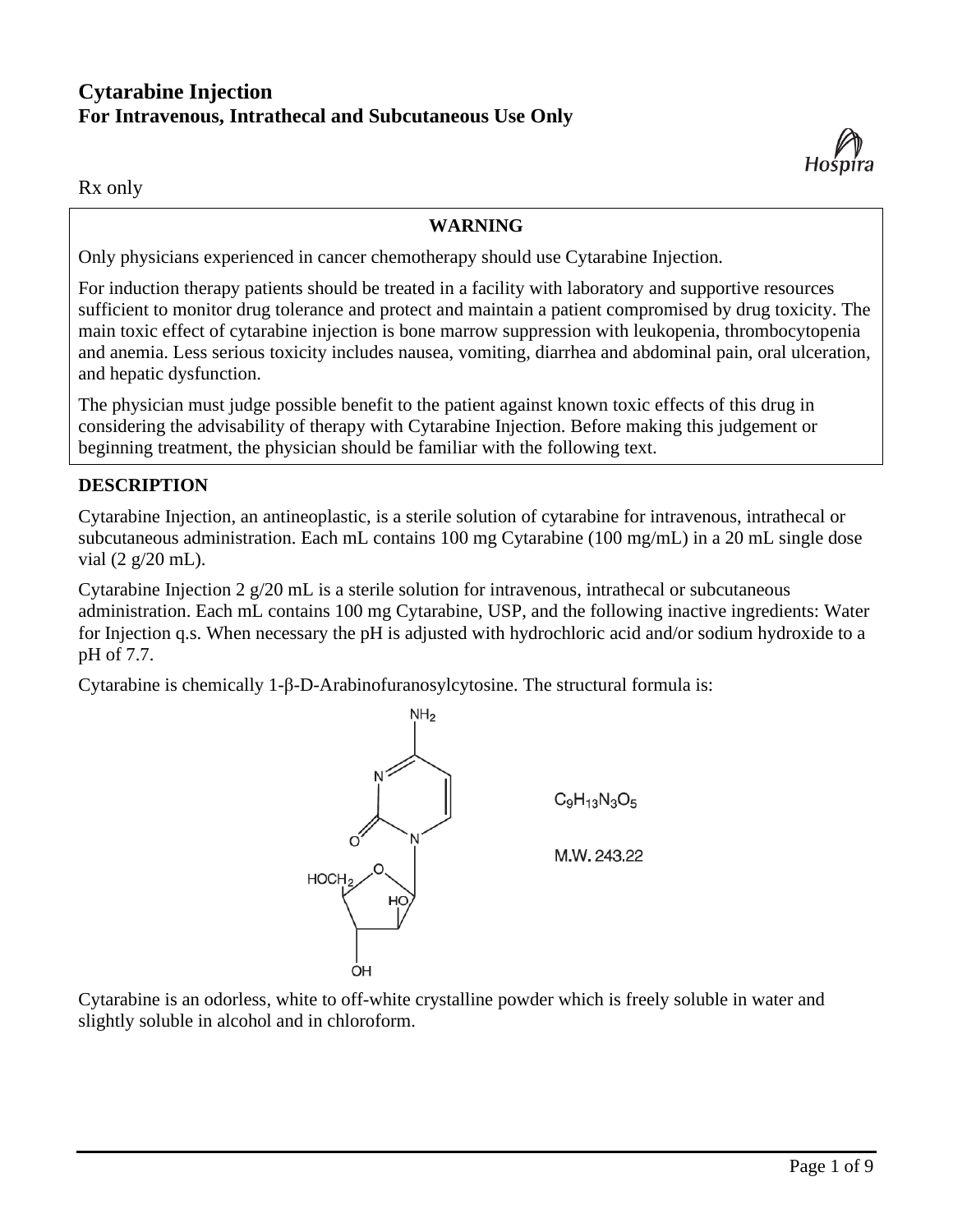# **CLINICAL PHARMACOLOGY**

## **Cell Culture Studies**

Cytarabine is cytotoxic to a wide variety of proliferating mammalian cells in culture. It exhibits cell phase specificity, primarily killing cells undergoing DNA synthesis (S-phase) and under certain conditions blocking the progression of cells from the  $G_1$  phase to the S-phase. Although the mechanism of action is not completely understood, it appears that cytarabine acts through the inhibition of DNA polymerase. A limited, but significant, incorporation of cytarabine into both DNA and RNA has also been reported. Extensive chromosomal damage, including chromatoid breaks, have been produced by cytarabine and malignant transformation of rodent cells in culture has been reported. Deoxycytidine prevents or delays (but does not reverse) the cytotoxic activity.

### **Cellular Resistance and Sensitivity**

Cytarabine is metabolized by deoxycytidine kinase and other nucleotide kinases to the nucleotide triphosphate, an effective inhibitor of DNA polymerase; it is inactivated by a pyrimidine nucleoside deaminase, which converts it to the non-toxic uracil derivative. It appears that the balance of kinase and deaminase levels may be an important factor in determining sensitivity or resistance of the cell to cytarabine.

### **Human Pharmacology**

Cytarabine is rapidly metabolized and is not effective orally; less than 20 percent of the orally administered dose is absorbed from the gastrointestinal tract.

Following rapid intravenous injection of cytarabine labeled with tritium, the disappearance from plasma is biphasic. There is an initial distributive phase with a half-life of about 10 minutes, followed by a second elimination phase with a half-life of about 1 to 3 hours. After the distributive phase, more than 80 percent of plasma radioactivity can be accounted for by the inactive metabolite 1-β-D-arabinofuranosyluracil (ara-U). Within 24 hours about 80 percent of the administered radioactivity can be recovered in the urine, approximately 90 percent of which is excreted as ara-U.

Relatively constant plasma levels can be achieved by continuous intravenous infusion.

After subcutaneous or intramuscular administration of cytarabine labeled with tritium, peak-plasma levels of radioactivity are achieved about 20 to 60 minutes after injection and are considerably lower than those after intravenous administration.

Cerebrospinal fluid levels of cytarabine are low in comparison to plasma levels after single intravenous injection. However, in one patient in whom cerebrospinal fluid levels are examined after 2 hours of constant intravenous infusion, levels approached 40 percent of the steady state plasma level. With intrathecal administration, levels of cytarabine in the cerebrospinal fluid declined with a first order half-life of about 2 hours. Because cerebrospinal fluid levels of deaminase are low, little conversion to ara-U was observed.

### **Immunosuppressive Action**

Cytarabine injection is capable of obliterating immune responses in man during administration with little or no accompanying toxicity. Suppression of antibody responses to E-coli-VI antigen and tetanus toxoid have been demonstrated. This suppression was obtained during both primary and secondary antibody responses.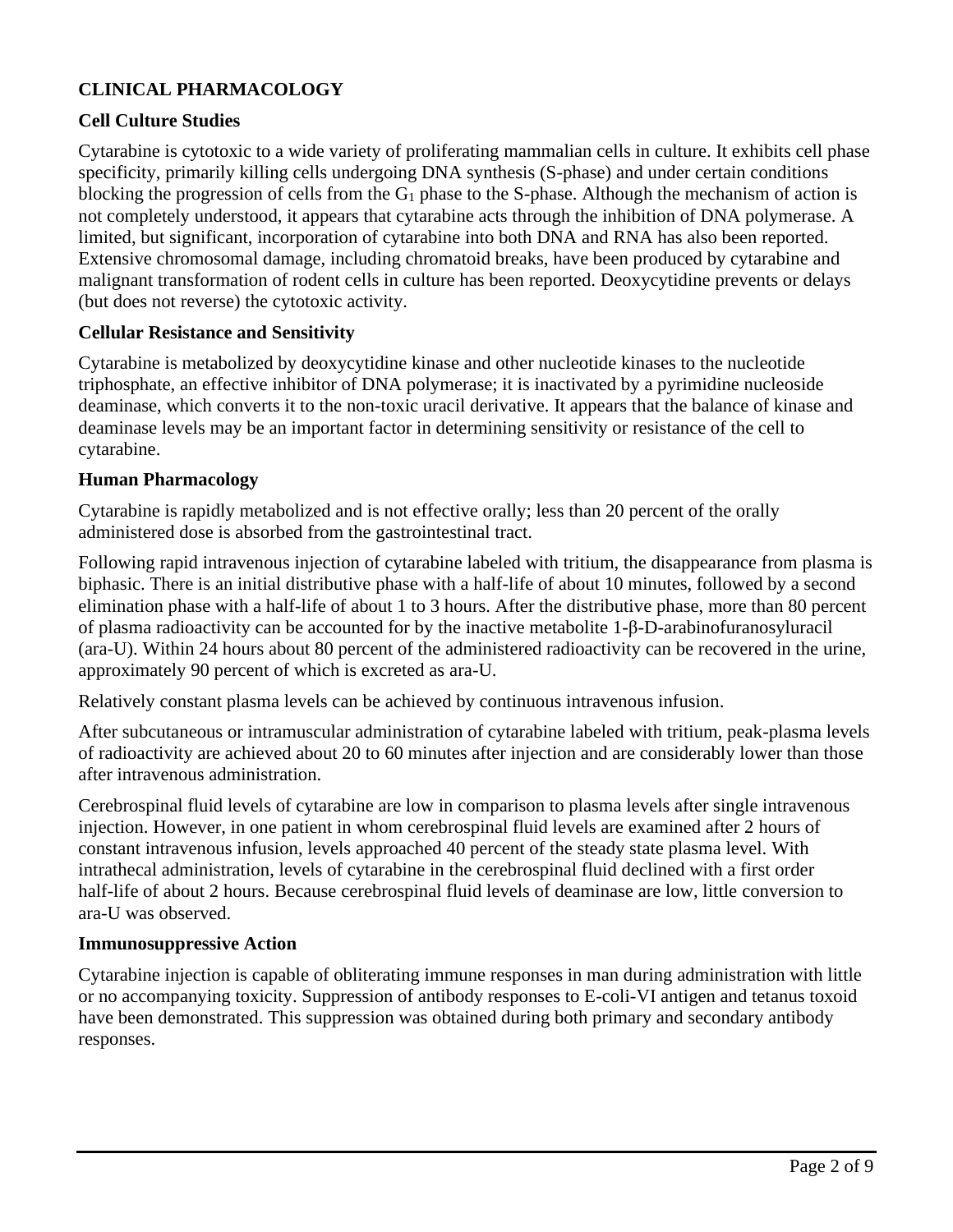Cytarabine injection also suppressed the development of cell-mediated immune responses such as delayed hypersensitivity skin reaction to dinitrochlorobenzene. However, it had no effect on already established delayed hypersensitivity reactions.

Following 5-day courses of intensive therapy with cytarabine injection the immune response was suppressed, as indicated by the following parameters: macrophage ingress into skin windows; circulating antibody response following primary antigenic stimulation; lymphocyte blastogenesis with phytohemagglutinin. A few days after termination of therapy there was a rapid return to normal.

# **INDICATIONS AND USAGE**

Cytarabine Injection in combination with other approved anti-cancer drugs is indicated for remission induction in acute non-lymphocytic leukemia of adults and pediatric patients. It has also been found useful in the treatment of acute lymphocytic leukemia and the blast phase of chronic myelocytic leukemia. Intrathecal administration of Cytarabine Injection (preservative free preparations only) is indicated in the prophylaxis and treatment of meningeal leukemia.

## **CONTRAINDICATIONS**

Cytarabine Injection is contraindicated in those patients who are hypersensitive to the drug.

## **WARNINGS (See boxed WARNING)**

Cytarabine is a potent bone marrow suppressant. Therapy should be started cautiously in patients with pre-existing drug-induced bone marrow suppression. Patients receiving this drug must be under close medical supervision and, during induction therapy, should have leucocyte and platelet counts performed daily. Bone marrow examinations should be performed frequently after blasts have disappeared from the peripheral blood. Facilities should be available for management of complications, possibly fatal, of bone marrow suppression (infection resulting from granulocytopenia and other impaired body defenses, and hemorrhage secondary to thrombocytopenia). One case of anaphylaxis that resulted in acute cardiopulmonary arrest and required resuscitation has been reported. This occurred immediately after the intravenous administration of cytarabine injection.

Severe and at times fatal CNS, GI and pulmonary toxicity (different from that seen with conventional therapy regimens of cytarabine injection) has been reported following some experimental dose schedules for cytarabine injection. These reactions include reversible corneal toxicity, and hemorrhagic conjunctivitis, which may be prevented or diminished by prophylaxis with a local corticosteroid eye drop; cerebral and cerebellar dysfunction, including personality changes, somnolence and coma, usually reversible; severe gastrointestinal ulceration, including pneumatosis cystoides intestinalis leading to peritonitis; sepsis and liver abscess; pulmonary edema, liver damage with increased hyperbilirubinemia; bowel necrosis; and necrotizing colitis. Rarely, severe skin rash, leading to desquamation has been reported. Complete alopecia is more commonly seen with experimental high dose therapy than with standard treatment programs using cytarabine injection. If experimental high dose therapy is used, do not use a preparation containing benzyl alcohol.

Cases of cardiomyopathy with subsequent death have been reported following experimental high dose therapy with cytarabine in combination with cyclophosphamide when used for bone marrow transplant preparation.

A syndrome of sudden respiratory distress, rapidly progressing to pulmonary edema and radiographically pronounced cardiomegaly has been reported following experimental high dose therapy with cytarabine used for the treatment of relapsed leukemia from one institution in 16/72 patients. The outcome of this syndrome can be fatal.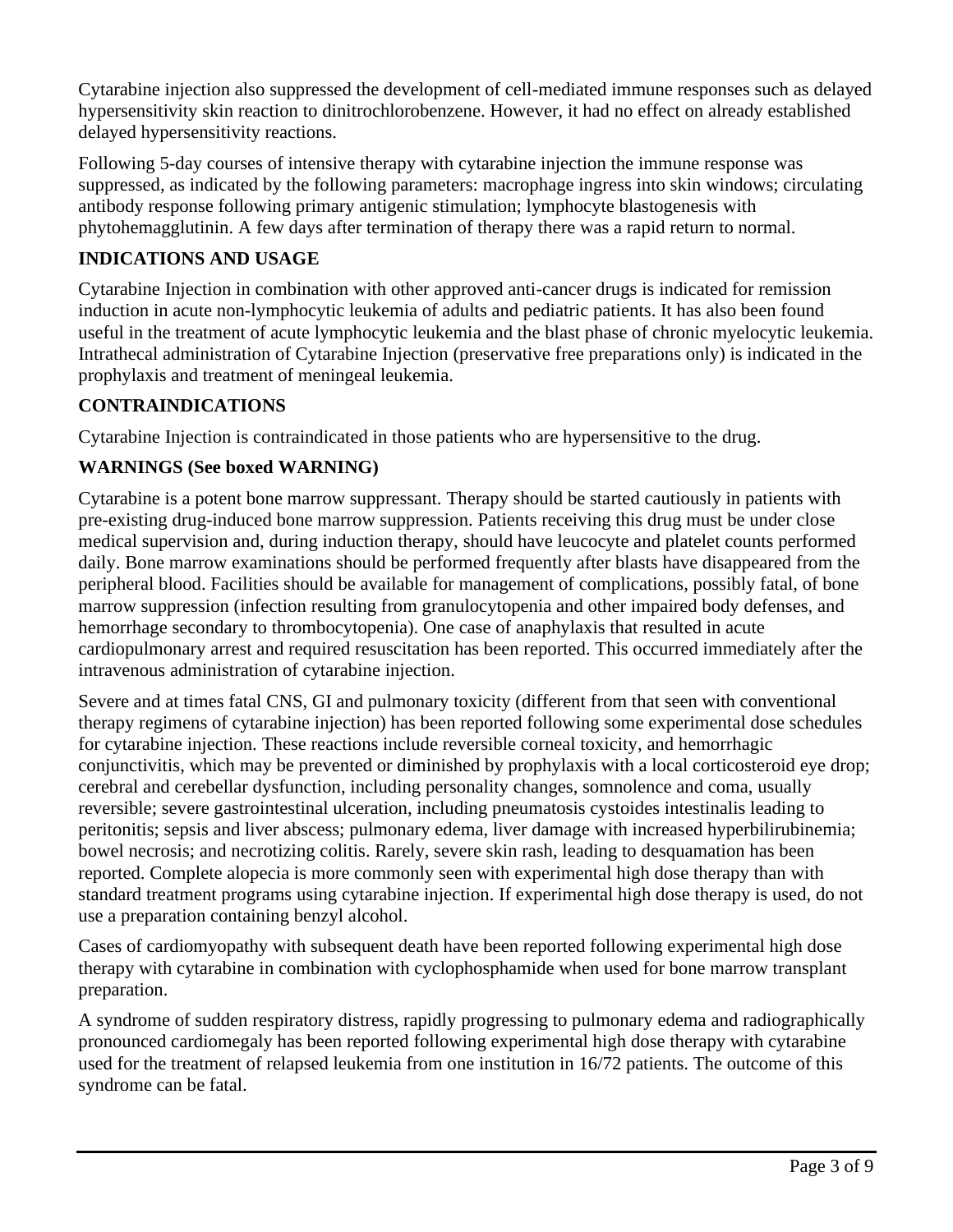Two patients with childhood acute myelogenous leukemia who received intrathecal and intravenous cytarabine injection at conventional doses (in addition to a number of other concomitantly administered drugs) developed delayed progressive ascending paralysis resulting in death in one of the two patients.

## **Use in Pregnancy**

Cytarabine Injection can cause fetal harm when administered to a pregnant woman. Cytarabine causes abnormal cerebellar development in the neonatal hamster and is teratogenic to the rat fetus. There are no adequate and well-controlled studies in pregnant women. Women of childbearing potential should be advised to avoid becoming pregnant.

A review of the literature has shown 32 reported cases where cytarabine injection was given during pregnancy, either alone or in combination with other cytotoxic agents:

Eighteen normal infants were delivered. Four of these had first trimester exposure. Five infants were premature or of low birth weight. Twelve of the 18 normal infants were followed up at ages ranging from six weeks to seven years, and showed no abnormalities. One apparently normal infant died at 90 days of gastroenteritis.

Two cases of congenital abnormalities have been reported, one with upper and lower distal limb defects, and the other with extremity and ear deformities. Both of these cases had first trimester exposure.

There were seven infants with various problems in the neonatal period, including pancytopenia, transient depression of WBC, hematocrit or platelets; electrolyte abnormalities; transient eosinophilia; and one case of increased lgM levels and hyperpyrexia possibly due to sepsis. Six of the seven infants were also premature. The child with pancytopenia died at 21 days of sepsis.

Therapeutic abortions were done in five cases. Four fetuses were grossly normal, but one had an enlarged spleen and another showed Trisomy C chromosome abnormality in the chorionic tissue.

Because of the potential for abnormalities with cytotoxic therapy, particularly during the first trimester, a patient who is or who may become pregnant while on cytarabine should be apprised of the potential risk to the fetus and the advisability of pregnancy continuation. There is a definite, but considerably reduced risk if therapy is initiated during the second or third trimester. Although normal infants have been delivered to patients treated in all three trimesters of pregnancy, follow-up of such infants would be advisable.

# **PRECAUTIONS**

## **1. General Precautions**

Patients receiving Cytarabine Injection must be monitored closely. Frequent platelet and leucocyte counts and bone marrow examinations are mandatory. Consider suspending or modifying therapy when drug-induced marrow depression has resulted in a platelet count under 50,000 or a polymorphonuclear granulocyte count under 1000/mm<sup>3</sup>. Counts of formed elements in the peripheral blood may continue to fall after the drug is stopped and reach lowest values after drug-free intervals of 12 to 24 days. When indicated, restart therapy when definite signs of marrow recovery appear (on successive bone marrow studies). Patients whose drug is withheld until "normal" peripheral blood values are attained may escape from control.

When large intravenous doses are given too quickly, patients are frequently nauseated and may vomit for several hours post-injection. This problem tends to be less severe when the drug is infused.

The human liver apparently detoxifies a substantial fraction of an administered dose. In particular, patients with renal or hepatic function impairment may have a higher likelihood of CNS toxicity after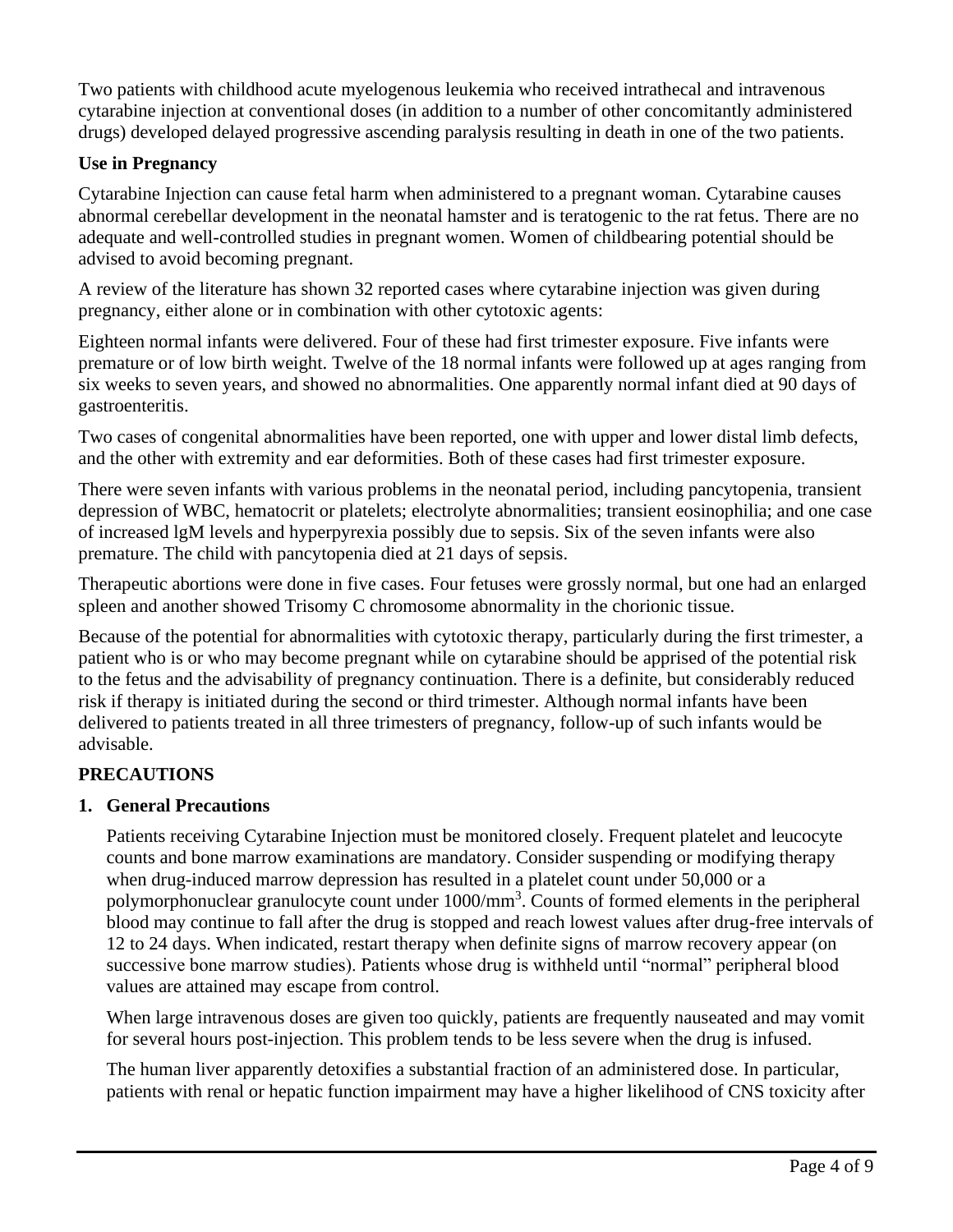high-dose cytarabine injection treatment. Use the drug with caution and possibly at reduced dose in patients whose liver or kidney function is poor.

Periodic checks of bone marrow, liver and kidney functions should be performed in patients receiving cytarabine injection.

Like other cytotoxic drugs, Cytarabine Injection may induce hyperuricemia secondary to rapid lysis of neoplastic cells. The clinician should monitor the patient's blood uric acid level and be prepared to use such supportive and pharmacologic measures as might be necessary to control this problem.

Acute pancreatitis has been reported to occur in a patient receiving Cytarabine Injection by continuous infusion and in patients being treated with Cytarabine Injection who have had prior treatment with L-asparaginase.

**2. Information for patient**

Not applicable.

- **3. Laboratory tests** See **General Precautions**.
- **4. Drug Interactions**

**Reversible decreases in steady-state plasma digoxin concentrations and renal glycoside excretion were observed in patients receiving beta-acetyldigoxin and chemotherapy regimens containing cyclophosphamide, vincristine and prednisone with or without cytarabine injection or procarbazine.**

**Steady-state plasma digitoxin concentrations did not appear to change. Therefore, monitoring of plasma digoxin levels may be indicated in patients receiving similar combination chemotherapy regimens. The utilization of digitoxin for such patients may be considered as an alternative.**

An *in vitro* interaction study between gentamicin and cytarabine showed a cytarabine related antagonism for the susceptibility of *K. pneumoniae* strains. This study suggests that in patients on cytarabine being treated with gentamicin for a *K. pneumoniae* infection, the lack of a prompt therapeutic response may indicate the need for re-evaluation of antibacterial therapy.

Clinical evidence in one patient showed possible inhibition of fluorocytosine efficacy during therapy with cytarabine injection. This may be due to potential competitive inhibition of its uptake.

## **5. Carcinogenesis, mutagenesis, impairment of fertility**

Extensive chromosomal damage, including chromatoid breaks have been produced by cytarabine and malignant transformation of rodent cells in culture has been reported.

**6. Pregnancy**

See **WARNINGS**.

**7. Labor and delivery**

Not applicable**.**

# **8. Nursing mothers**

It is not known whether this drug is excreted in human milk. Because many drugs are excreted in human milk and because of the potential for serious adverse reactions in nursing infants from cytarabine, a decision should be made whether to discontinue nursing or to discontinue the drug, taking into account the importance of the drug to the mother.

**9. Pediatric use**

See **INDICATIONS AND USAGE**.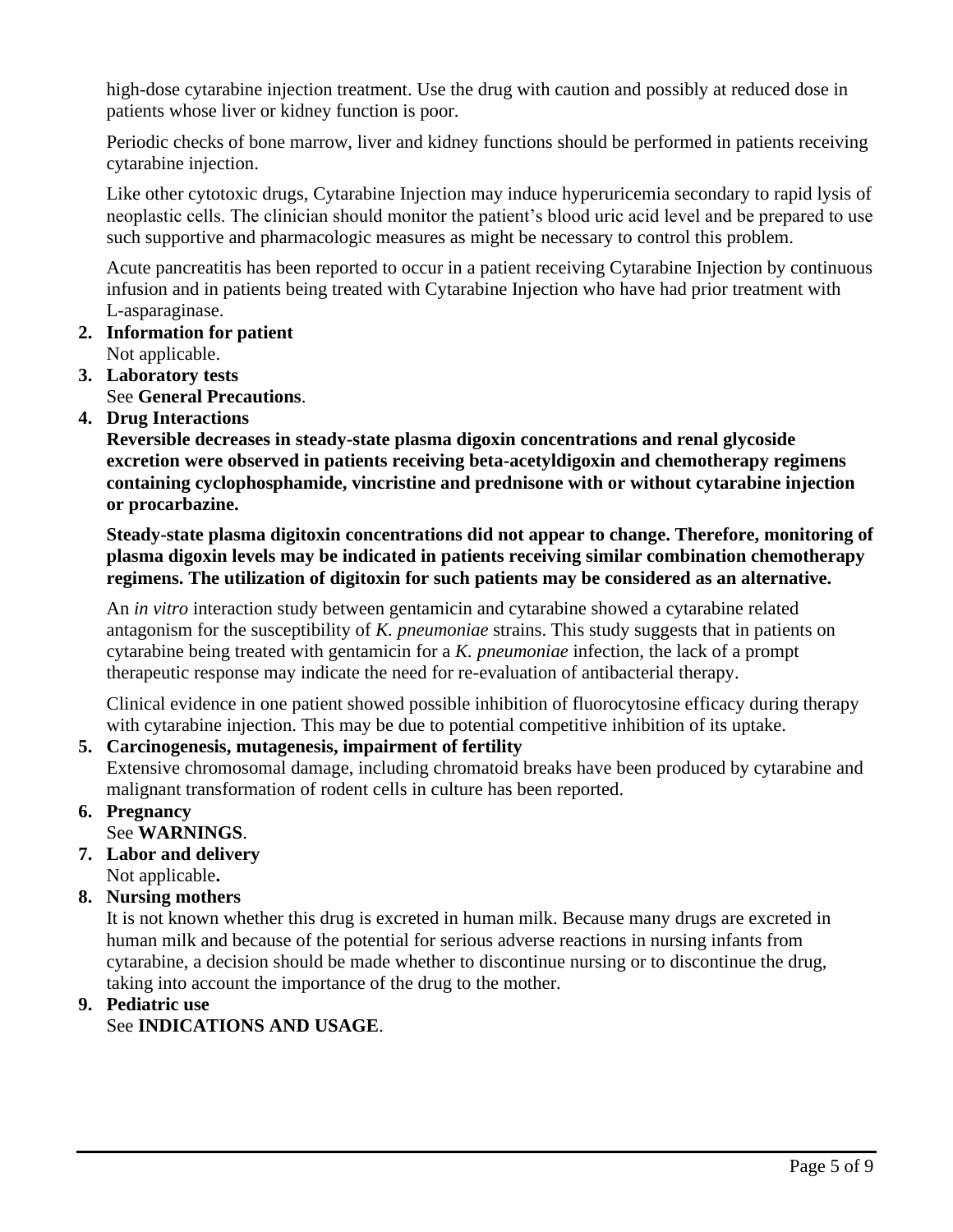### **ADVERSE REACTIONS**

#### **Expected Reactions**

Because cytarabine is a bone marrow suppressant, anemia, leukopenia, thrombocytopenia, megaloblastosis and reduced reticulocytes can be expected as a result of administration with Cytarabine Injection. The severity of these reactions are dose and schedule dependent. Cellular changes in the morphology of bone marrow and peripheral smears can be expected.

Following 5-day constant infusions or acute injections of 50 mg/m<sup>2</sup> to 600 mg/m<sup>2</sup>, white cell depression follows a biphasic course. Regardless of initial count, dosage level, or schedule, there is an initial fall starting the first 24 hours with a nadir at days 7-9. This is followed by a brief rise which peaks around the twelfth day. A second and deeper fall reaches nadir at days 15-24. Then there is a rapid rise to above baseline in the next 10 days. Platelet depression is noticeable at 5 days with a peak depression occurring between days 12-15. Thereupon, a rapid rise to above baseline occurs in the next 10 days.

#### **Infectious Complications**

**Injection:** Viral, bacterial, fungal, parasitic, or saprophytic infections, in any location in the body may be associated with the use of cytarabine injection alone or in combination with other immunosuppressive agents following immunosuppressant doses that affect cellular or humoral immunity. These infections may be mild, but can be severe and at times fatal.

#### **The Cytarabine (Ara-C) Syndrome**

A cytarabine syndrome has been described by Castleberry. It is characterized by fever, myalgia, bone pain, occasionally chest pain, maculopapular rash, conjunctivitis and malaise. It usually occurs 6-12 hours following drug administration. Corticosteroids have been shown to be beneficial in treating or preventing this syndrome. If the symptoms of the syndrome are deemed treatable, corticosteroids should be contemplated as well as continuation of therapy with Cytarabine Injection.

#### **Most Frequent Adverse Reactions**

| anorexia | oral and anal inflammation | rash                 |
|----------|----------------------------|----------------------|
| nausea   | or ulceration              | thrombophlebitis     |
| vomiting | hepatic dysfunction        | bleeding (all sites) |
| diarrhea | fever                      |                      |

Nausea and vomiting are most frequent following rapid intravenous injection.

#### **Less Frequent Adverse Reactions**

| sore throat           | conjunctivitis (may occur with rash) |
|-----------------------|--------------------------------------|
| esophageal ulceration | dizziness                            |
| esophagitis           | alopecia                             |
| chest pain            | anaphylaxis (see WARNINGS)           |
| pericarditis          | allergic edema                       |
| bowel necrosis        | pruritis                             |
| abdominal pain        | shortness of breath                  |
| pancreatitis          | urticaria                            |
| freckling             | headache                             |
| jaundice              | sinus bradycardia                    |
|                       |                                      |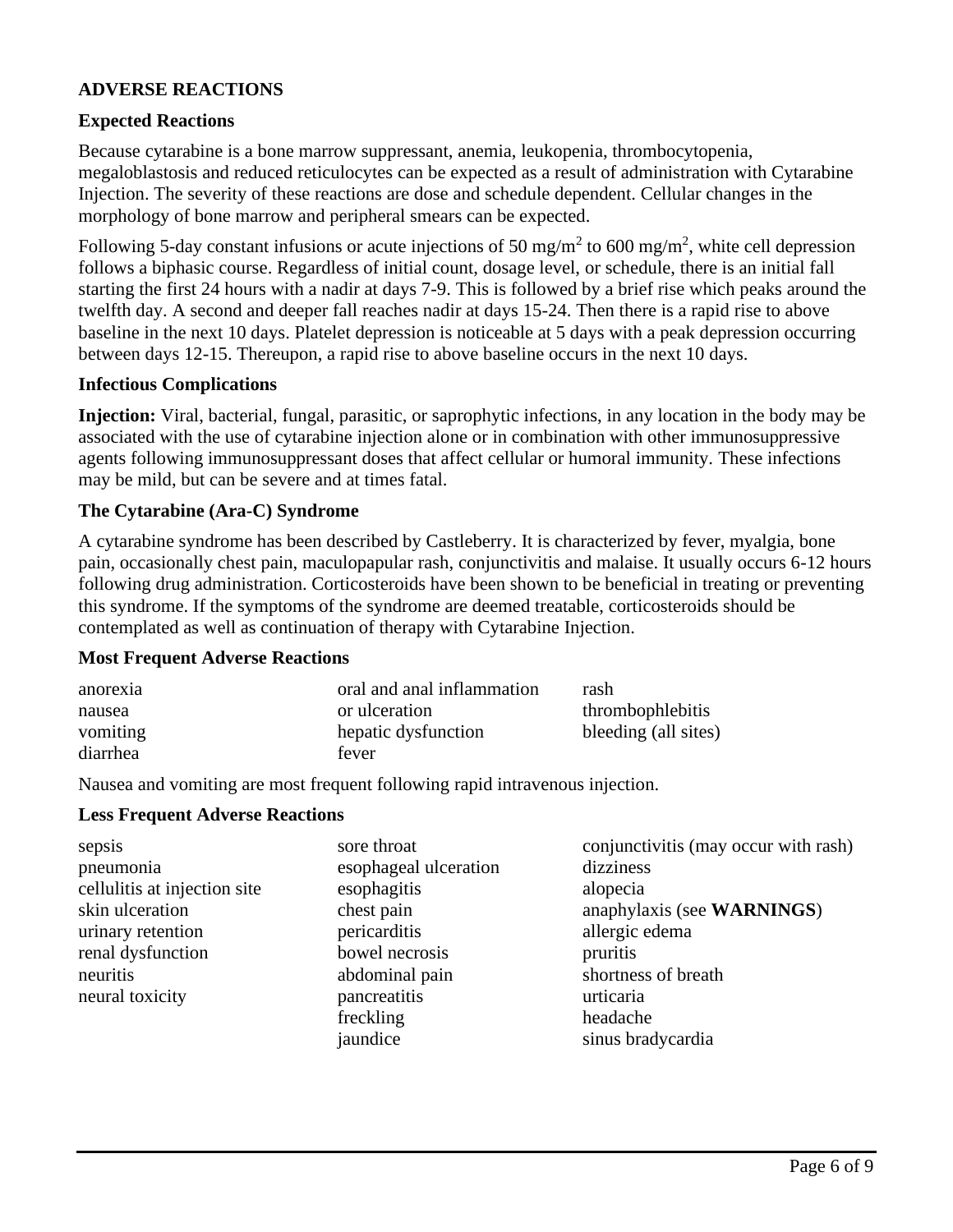## **Experimental Doses**

Severe and at times fatal CNS, GI and pulmonary toxicity (different from that seen with conventional therapy regimens of cytarabine injection) has been reported following some experimental dose schedules of cytarabine injection. These reactions include reversible corneal toxicity and hemorrhagic conjunctivitis, which may be prevented or diminished by prophylaxis with a local corticosteroid eye drop; cerebral and cerebellar dysfunction, including personality changes, somnolence and coma, usually reversible; severe gastrointestinal ulceration, including pneumatosis cystoides intestinalis leading to peritonitis; sepsis and liver abscess; pulmonary edema, liver damage with increased hyperbilirubinemia; bowel necrosis; and necrotizing colitis. Rarely, severe skin rash, leading to desquamation has been reported. Complete alopecia is more commonly seen with experimental high dose therapy than with standard treatment programs using cytarabine. If experimental high dose therapy is used, do not use a preparation containing benzyl alcohol.

Cases of cardiomyopathy with subsequent death have been reported following experimental high dose therapy with cytarabine in combination with cyclophosphamide when used for bone marrow transplant preparation. **This cardiac toxicity may be schedule dependent.**

A syndrome of sudden respiratory distress, rapidly progressing to pulmonary edema and radiographically pronounced cardiomegaly has been reported following experimental high dose therapy with cytarabine used for the treatment of relapsed leukemia from one institution in 16/72 patients. The outcome of this syndrome can be fatal.

Two patients with adult acute non-lymphocytic leukemia developed peripheral motor and sensory neuropathies after consolidation with high-dose cytarabine, daunorubicin, and asparaginase. Patients treated with high-dose cytarabine should be observed for neuropathy since dose schedule alterations may be needed to avoid irreversible neurologic disorders.

Ten patients treated with experimental intermediate doses of cytarabine  $(1 \text{ g/m}^2)$  with and without other chemotherapeutic agents (meta-AMSA, daunorubicin, etoposide) at various dose regimes developed a diffuse interstitial pneumonitis without clear cause that may have been related to the cytarabine.

Two cases of pancreatitis have been reported following experimental doses of cytarabine injection and numerous other drugs. Cytarabine injection could have been the causative agent.

### **OVERDOSAGE**

There is no antidote for overdosage of Cytarabine Injection. Doses of 4.5  $g/m^2$  by intravenous infusion over 1 hour every 12 hours for 12 doses have caused an unacceptable increase in irreversible CNS toxicity and death.

Single doses as high as  $3 \text{ g/m}^2$  have been administered by rapid intravenous infusion without apparent toxicity.

### **DOSAGE AND ADMINISTRATION**

Cytarabine Injection is not active orally. The schedule and method of administration varies with the program of therapy to be used. Cytarabine Injection may be given by intravenous infusion or injection, subcutaneously, or intrathecally (preservative free preparation only).

Thrombophlebitis has occurred at the site of drug injection or infusion in some patients, and rarely patients have noted pain and inflammation at subcutaneous injection sites. In most instances, however, the drug has been well tolerated.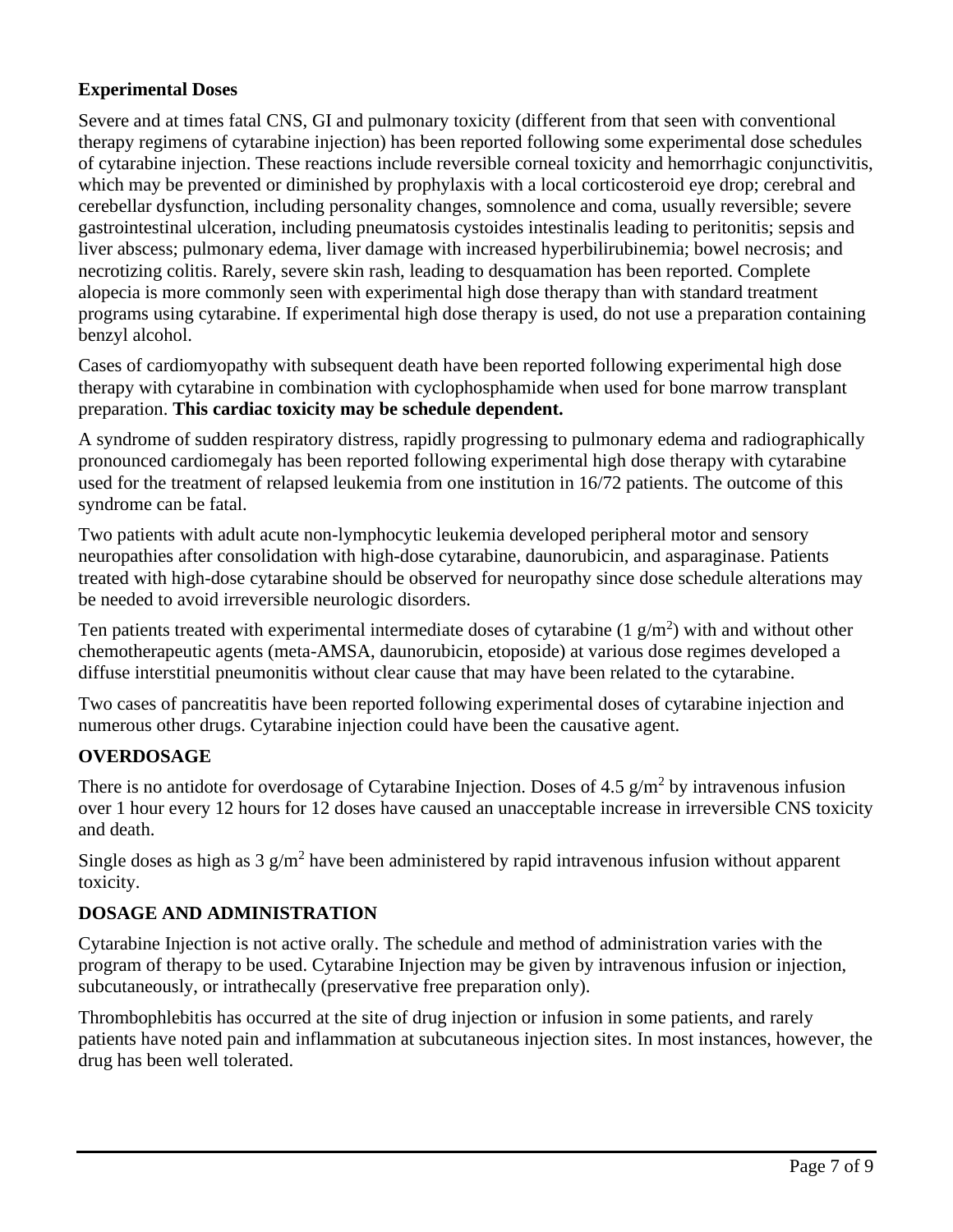Patients can tolerate higher total doses when they receive the drug by rapid intravenous injection as compared with slow infusion. This phenomenon is related to the drug's rapid inactivation and brief exposure of susceptible normal and neoplastic cells to significant levels after rapid injection. Normal and neoplastic cells seem to respond in somewhat parallel fashion to these different modes of administration and no clear-cut clinical advantage has been demonstrated for either.

In the induction therapy of acute non-lymphocytic leukemia, the usual cytarabine dose in combination with other anti-cancer drugs is 100 mg/m<sup>2</sup>/day by continuous intravenous infusion (Days 1-7) or 100 mg/m<sup>2</sup> intravenous every 12 hours (Days 1-7).

The literature should be consulted for the current recommendations for use in acute lymphocytic leukemia.

# **Intrathecal Use in Meningeal Leukemia**

Cytarabine injection has been used intrathecally in acute leukemia in doses ranging from 5 mg/m<sup>2</sup> to 75 mg/m<sup>2</sup> of body surface area. The frequency of administration varied from once a day for 4 days to once every 4 days. The most frequently used dose was  $30 \text{ mg/m}^2$  every 4 days until cerebrospinal fluid findings were normal, followed by one additional treatment. The dosage schedule is usually governed by the type and severity of central nervous system manifestations and the response to previous therapy.

Cytarabine injection given intrathecally may cause systemic toxicity and careful monitoring of the hematopoietic system is indicated. Modification of other anti-leukemia therapy may be necessary. Major toxicity is rare. The most frequently reported reactions after intrathecal administration were nausea, vomiting and fever; these reactions are mild and self-limiting. Paraplegia has been reported. Necrotizing leukoencephalopathy occurred in 5 children; these patients had also been treated with intrathecal methotrexate and hydrocortisone, as well as by central nervous system radiation. Isolated neurotoxicity has been reported. Blindness occurred in two patients in remission whose treatment had consisted of combination systemic chemotherapy, prophylactic central nervous system radiation and intrathecal cytarabine injection.

When cytarabine injection is administered both intrathecally and intravenously within a few days, there is an increased risk of spinal cord toxicity, however, in serious life-threatening disease, concurrent use of intravenous and intrathecal Cytarabine Injection is left to the discretion of the treating physician.

Focal leukemic involvement of the central nervous system may not respond to intrathecal cytarabine injection and may better be treated with radiotherapy.

# **Chemical Stability of Infusion Solutions**

Chemical stability studies were performed by ultraviolet assay on Cytarabine Injection in infusion solutions. These studies showed that when Cytarabine Injection was added to Water for Injection, 5% Dextrose in Water or Sodium Chloride Injection, 94 to 96 percent of the cytarabine was present after 192 hours storage at room temperature.

Parenteral drugs should be inspected visually for particulate matter and discoloration, prior to administration, whenever solution and container permit. If a precipitate has formed as a result of exposure to low temperatures, redissolve by warming up to 55°C for no longer than 30 minutes, under dry heat conditions, and shake until the precipitate has dissolved. Allow to cool prior to use.

# **HANDLING AND DISPOSAL**

Procedures for proper handling and disposal of anti-cancer drugs should be considered. Several guidelines on this subject have been published.<sup>1-7</sup> There is no general agreement that all of the procedures recommended in the guidelines are necessary or appropriate.